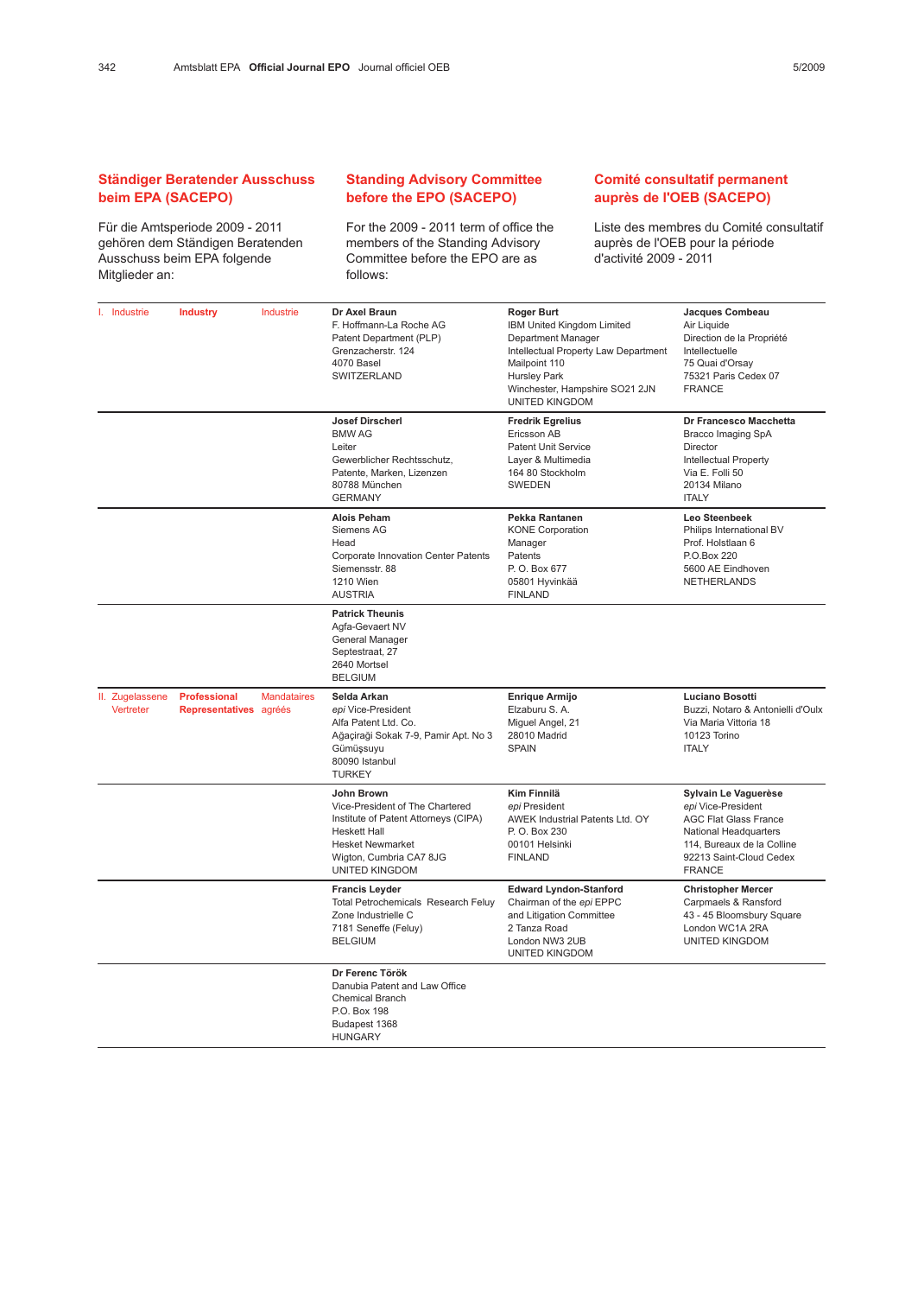| <b>Members</b><br>III. Ad personam<br><b>Membres</b><br>ernannte<br>appointed<br>nommés à<br>"ad personam"<br><b>Mitglieder</b><br>titre personnel |                 | <b>Professor Dietmar Harhoff</b><br>INNO-tec-Institut für<br>Innovationsforschung<br>und Technologiemanagement<br>Ludwig-Maximilians-Universität<br>München<br>Kaulbachstr, 45<br>80539 München<br><b>GERMANY</b>                                                                          | Dipl.-Ing. Walter Holzer<br>Patentanwälte Schütz und Partner<br>Schottenring 16<br>Börsengebäude<br>1010 Wien<br><b>AUSTRIA</b>                                          |                                                                                                                            | <b>Greg Perry</b><br><b>European Generic Medicines</b><br>Association<br><b>Director General</b><br>Rue d'Arlon 50 B<br>1000 Brussels<br><b>BELGIUM</b><br>Dr Ingrid Schneider<br>Universität Hamburg<br>FSP BIOGUM / FG Medizin<br>Falkenried 94<br>20251 Hamburg<br><b>GERMANY</b> |                                                                                                                   |  |
|----------------------------------------------------------------------------------------------------------------------------------------------------|-----------------|--------------------------------------------------------------------------------------------------------------------------------------------------------------------------------------------------------------------------------------------------------------------------------------------|--------------------------------------------------------------------------------------------------------------------------------------------------------------------------|----------------------------------------------------------------------------------------------------------------------------|--------------------------------------------------------------------------------------------------------------------------------------------------------------------------------------------------------------------------------------------------------------------------------------|-------------------------------------------------------------------------------------------------------------------|--|
|                                                                                                                                                    |                 | <b>Lennart Nilsson</b><br>Professor Ansgar Ohly<br>Universität Bayreuth<br>President<br>Stockholms Innovatörskrets - STIK<br>ZR VIII - Faculty for Law<br>and Economics<br>Hammarby Alle 3<br>120 32 Stockholm<br>Universitätsstr. 30<br><b>SWEDEN</b><br>95447 Bayreuth<br><b>GERMANY</b> |                                                                                                                                                                          |                                                                                                                            |                                                                                                                                                                                                                                                                                      |                                                                                                                   |  |
|                                                                                                                                                    |                 |                                                                                                                                                                                                                                                                                            | Professor Geertrui van Overwalle<br>Katholieke Universiteit Leuven<br>Center for Intellectual Property Rights<br>Minderbroedersstraat 5<br>3000 Leuven<br><b>BELGIUM</b> |                                                                                                                            |                                                                                                                                                                                                                                                                                      |                                                                                                                   |  |
|                                                                                                                                                    |                 |                                                                                                                                                                                                                                                                                            |                                                                                                                                                                          |                                                                                                                            |                                                                                                                                                                                                                                                                                      |                                                                                                                   |  |
| <b>SACEPO - Arbeitsgruppe Richtlinien</b><br>für die Prüfung im Europäischen<br><b>Patentamt</b>                                                   |                 |                                                                                                                                                                                                                                                                                            | <b>SACEPO - Working Party on</b><br>Guidelines for Examination in the<br><b>European Patent Office</b>                                                                   |                                                                                                                            | <b>SACEPO - Groupe de travail</b><br>Directives relatives à l'examen<br>pratiqué à l'Office européen des<br>brevets                                                                                                                                                                  |                                                                                                                   |  |
| Für die Amtsperiode 2009 - 2011<br>gehören der Arbeitsgruppe Richtlinien<br>folgende Mitglieder an:                                                |                 |                                                                                                                                                                                                                                                                                            | For the 2009 - 2011 term of office<br>the members of the Working Party<br>on Guidelines are as follows:                                                                  | d'activité 2009 - 2011                                                                                                     |                                                                                                                                                                                                                                                                                      | Liste des membres du Groupe de<br>travail Directives pour la période                                              |  |
| I. Industrie                                                                                                                                       | <b>Industry</b> | Industrie                                                                                                                                                                                                                                                                                  | <b>Alois Peham</b><br>Siemens AG<br>Head<br><b>Corporate Innovation Center Patents</b><br>Siemensstr, 88<br>4040111                                                      | Dr Werner Fröhling<br>Volvo Technology Corporation<br>Corporate Patents 06820, M 1.7<br>405 08 Gothenburg<br><b>SWEDEN</b> |                                                                                                                                                                                                                                                                                      | Leo Steenbeek<br>Philips International BV<br>Prof. Holstlaan 6<br>P.O.Box 220<br>5600 AE Eindhoven<br>NETUEDLANDO |  |

1210 Wien AUSTRIA NETHERLANDS II. Zugelassene Vertreter Professional Representatives agréés **Mandataires** Anette Hegner Hegner & Partners Banemarksvej 50 2605 Brøndby DENMARK Gabriele Leißler-Gerstl Patentanwälte Hoefer & Partner Pilgersheimer Str. 20 81543 München GERMANY Dr Emmanuel Samuelides Leof. Alexandras 43 114 73 Athens GREECE